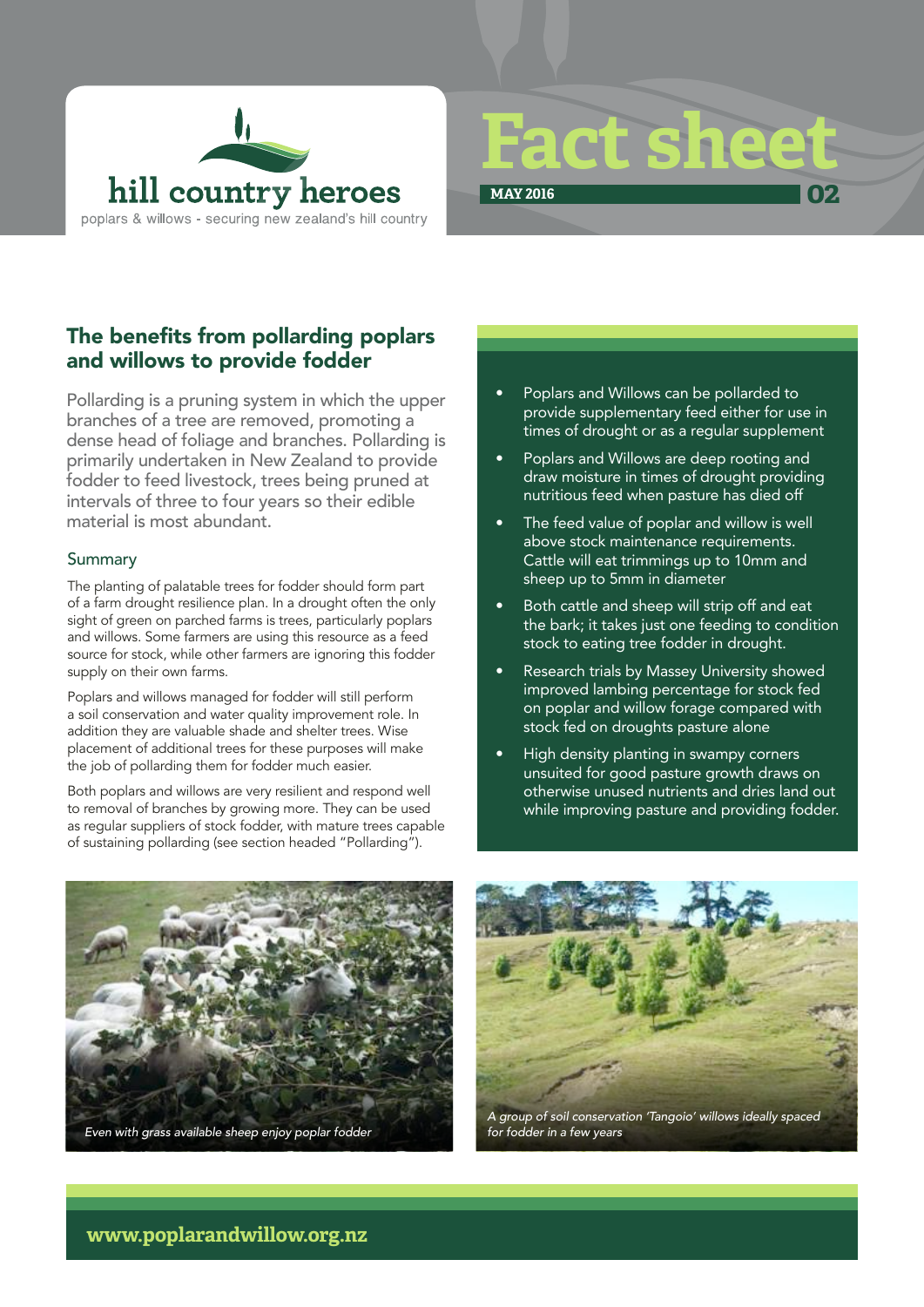## Feed quality

The feed value of poplar and willows leaves is 65–70% dry matter digestibility, about the same as lucerne hay. A crude protein level of 15% is well above that required for livestock maintenance. The leaves contain valuable compounds called condensed tannins (CT) and phenolic glycosides (like aspirin) and these have health benefits for stock.

Massey University research found that 5–10 year-old trees yield up to 22kg DM per tree of edible forage, and that poplars and willows were similar in nutritive value. Condensed tannin levels are usually higher in willows.

Willow leaves are also high in zinc and magnesium, which are important animal health minerals. However, sodium (salt) levels can be low in willow leaves, and, if little or no pasture is on offer, a salt block should be provided. The tree bark also had good nutritive value.

Willows produce more fodder than poplars, growing 4-5 times the number of new shoots and carrying more edible material, i.e. leaves, small stems and bark.

Research trials by Massey University showed improved lambing percentage for stock fed on poplar and willow forage compared with stock fed on droughts pasture alone.

Mature poplars and willows shed a large quantity of leaves in autumn and early winter. Once trees are about five years of age, leaf fall can provide 60kg or more of dry matter per tree.

#### Pollarding

Pollarding is the removal of almost all the branches back to a stump at above cattle grazing height (~2.4m). Leave 10–20 cm (a hand-span) of branch so that the new shoots are more spread out and better able to cope with wind (see the photos).

Pollarded trees regrow as bushy trees bearing plenty of fine stems for feeding—but out of stock reach. After the initial pollarding it is relatively easy and much safer to cut off these thinner branches when growing at this height. These trees will still act as "water pumps", helping to prevent erosion on unstable hill slopes. Soil conservation trees intended for pollarding should be planted 6–10m apart, and not pollarded for at least five years, but thereafter can be harvested on a 3–4 year harvesting cycle.

Pollarding as a two person operation allows one person to cut the fodder and the other to drag it away so stock milling round do not become a hazard.

# *A managed Japanese willow (Kinuyanagi) fodder block in South Otago showing the size of plants*







## **What to plant?**

Your local Regional Council land management officer will give you the best advice and possibly be able to network you with other farmers doing the same.